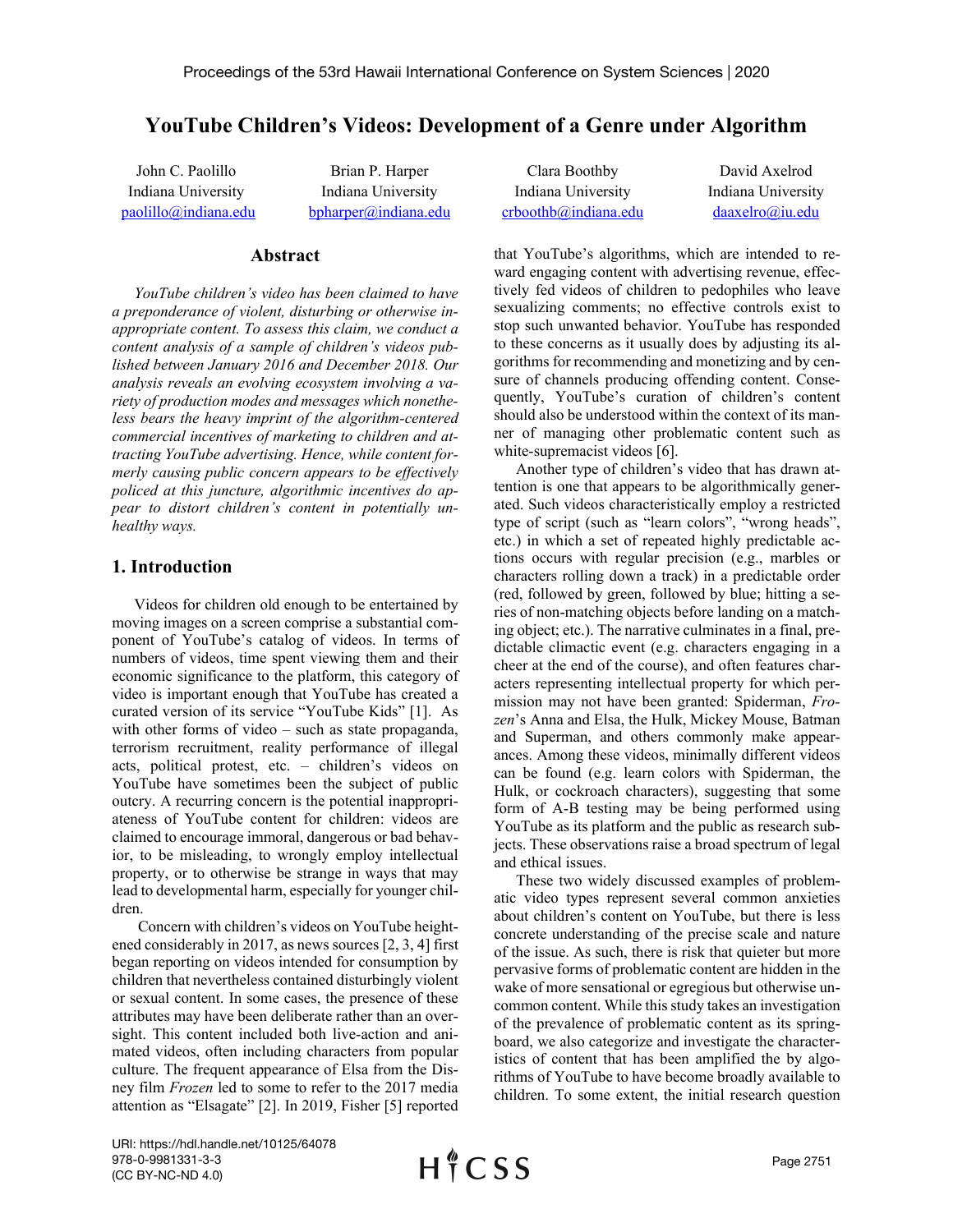addressing whether harmful content is prominent enough on YouTube to merit the media uproar of 2017 developed into a broader exploration of the entanglement of commercial and marketing interests with the video styles most likely to be promoted by YouTube's algorithms.

In spite of the public awareness of the issues around YouTube children's videos, to date there has been no systematic study of this genre, examining the reasons for its particular characteristics, or assessing the degree of the ethical concerns they raise. In part, this is because YouTube is large and any study of its contents is therefore challenging. One needs a suitable frame for sampling and tracking large numbers of videos, as well as an analysis scheme that encompasses the relevant concerns. Moreover, YouTube is international in scope, and one has to consider questions of appropriateness for children within a context of potentially relevant cultural frames. Beyond this, one must recognize that YouTube is a highly dynamic environment, with platform-imposed changes prompting user adaptations over relatively short spans of time. Finally, the subject matter itself is varied and evolving: children's videos involve animation, live actors, game engine simulations other modes of video production; they employ widely-known and lesser-known intellectual properties; they initiate certain fads and respond to others. Consequently, investigating children's videos on YouTube is challenging.

In this paper, we seek to address these challenges by characterizing a substantial body of children's videos published to YouTube between January 2016 and December 2018. These videos were coded for a variety of production and content features, and subsequently submitted to cluster analysis. The clusters were then explored in terms of relevant exemplars, to develop interpretations regarding pressures on the children's video genre over the observed time period.

### **2. Background**

YouTube has proved to be a difficult site to effectively characterize in the literature. It is often described as a place of participatory culture, but discussions of professional and user-generated content [7] are complicated by the fluidity enabled by an ever-changing algorithm [8]. Most scholarship referencing YouTube is oriented towards specific genres like terrorism recruitment videos [9], platform features like multichannel networks [10], or social network effects [11]. Broader studies of YouTube as a whole exist [12,13], but lack the fine detail required to investigate specific incidents.

Studies of children's content on YouTube often focus on YouTube potential to aid or hinder educational development [14]. A 2011 study [15] directly addressed the question of what children are watching on YouTube, but did so as a survey of children's habits rather than examining the content of the videos directly. Moreover, YouTube has changed so much since 2011 that it is necessary to update such work. Craig and Cunningham [16] produced a detailed discussion of YouTube toy unboxing videos from a media regulation and economics perspective. Nicole and Nansen [17] produced a content analysis of the genre features of toy unboxing, focusing on the conflicting values of professionalization and authenticity.

In examining genres on YouTube, this paper uses the conceptualization of genre by Miller [18] and applied by other scholars [19, 20] to new media platforms, such as blogs and YouTube. Genres "typified rhetorical action based in recurrent situations" [18], which may be analyzed by investigating their formal features and the social function that they fulfill. Previous studies of YouTube genres have tried to link YouTube with TV [21], an approach which works well in some cases, but fails to account for the development of new genres made possible by the affordances of the platform and the algorithmic systems that shape genre development on the platform. Still, work on educational television [22, 23] provides neceessary context to YouTube videos intentionally seek to emulate educational television, and others at least attempt to employ educational framing for their videos.

In addition, we draw on scholarship by Levinovitz [24] for his theoretical work on toy play. Levinovitz highlights some of the common assumptions on play between these disciplines while applying speech act theory to propose his own definition of toy play. Of 1080 total videos examined in this study, 450 feature children or adults unboxing and/or playing with toys. Such videos devoted to different aspects of toy play thus require contextualization and exploration into how videos of toy play affect the dynamics of contemporary toy play.

# **3. Observation Method**

From a large-scale scrape of YouTube videos conducted up to 2019, we used a series of carefully selected search terms to identify a pool of children's videos appearing from 2016 to 2018. We developed coding tags through iteratively assigning free-form tags at the video level. These tags were then used during the formal coding of a randomly selected sample of 1800 videos, distributed evenly across time from January 1st, 2016 to December 31st, 2018.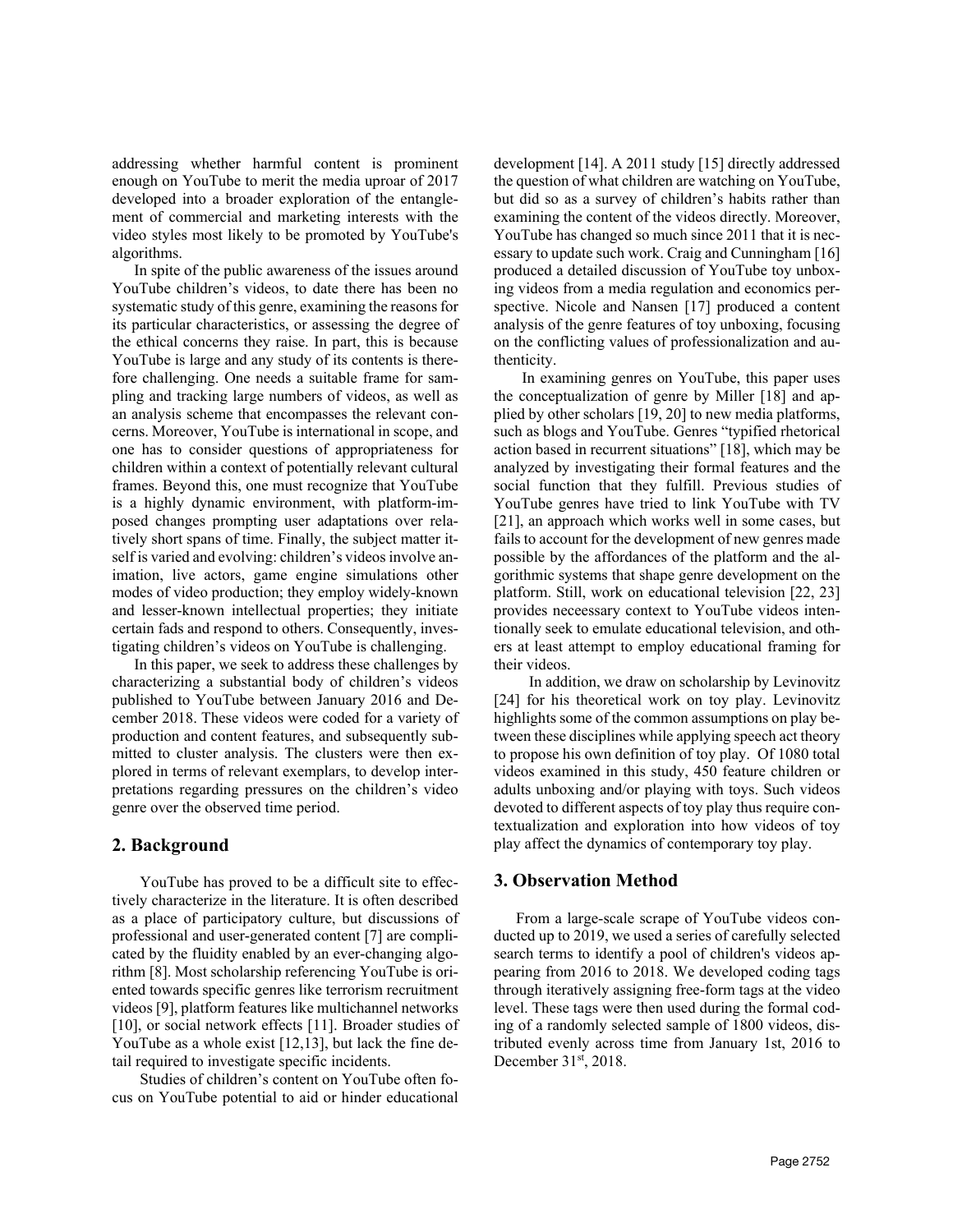#### **3.1. Sampling**

YouTube has a large number of videos that could be categorized as children's videos; those that YouTube curates and identifies as such lack any publicly-available formal characterization. Instead, loose associations employed by YouTube's proprietary recommendation algorithm appear to drive their categorization. This makes acquiring an appropriate sample of children's videos a difficult and critical first step for conducting the systematic study of children's videos on YouTube. One must anticipate a large number of potentially relevant creators and videos, and these may not have a clear intention for their content or may not have large numbers of followers or viewers. We aimed for our sample to reflect both the scope of children's videos, while representing more popular videos that would have a more appreciable effect on the culture of YouTube.

With these considerations in mind, we employed a previously-captured, broad sample of YouTube scraped from July 2015 to March 2017 [13], which was updated in entirety in March 2018 and again specifically for the purpose of this study in January 2019. For the second update, we identified channels in the database that had at least one video with over 1 million views at some point since January 2016 and whose title or description matched a specific set of search terms (Table 1). As this is an unusually large number of views, channels with one or more such videos can be considered to enjoy some success, which in turn generally implies deliberate action on the creator's part. This requirement also avoids collecting data from less popular creators whose content is less engaging for (child) YouTube viewers. The channels identified were queried using the YouTube Public Data API for their complete catalogue of videos, up to January 1, 2019. These were later manually culled to remove channels that had no child-related content.

Our search terms identified through a combination of browsing children's videos, including ones similar to those identified as suspect in Bindle [2], and our own observations of the genre. Children's nursery rhymes, Minecraft "Let's Play" videos toy and unboxing videos were salient kinds of children's content we noted. Vlad and Nikita, a highly popular live-action show featuring Russian actors and having a fraught YouTube history, frequently appeared to have been pirated, appearing with titles labeled *Johny Gombal* (apparently after the song "Johnny, Johnny, Yes Papa") or the Lithuanian *vaikai vaikams* ("children for children"). Learn colors was a similarly salient theme, and many suspect animated videos feature Marvel and Disney characters, saliently listing their names in the titles. Finally, a set of

the suspect videos concerns appropriations of Disney's Mickey Mouse characters. The search strategy was intended to allow us to find at least some of the reportedly problematic content, while giving us some sense of how it was situated within YouTube channels; as will be shown below, the resulting sample was very different from what was expected when constructing the query. Despite this focus on terms linked to potentially problematic content, the collection of all the videos from identified channels provided a far broader range of children's content than the limited search terms might suggest.

**Table 1.** Search terms for collecting children's videos

| Terms                                                                              | Explanation                                                                         |
|------------------------------------------------------------------------------------|-------------------------------------------------------------------------------------|
| children & nursery $\&$<br>rhyme, minecraft & kids,<br>unboxing $&$ toys           | Common themes                                                                       |
| vaikai & vaikams,<br>johnny & gombal, masha<br>& bear                              | Title words (Lithuanian<br>and English) from Rus-<br>sian-origin videos             |
| learn & colors, kinder &<br>farben, aprender $\&$<br>colores, uczyć & kolory       | Common title words for<br>suspect videos: English,<br>German, Spanish and<br>Polish |
| spiderman & elsa, mar-<br>vel & mcqueen, peppa &<br>pig, thomas & tank &<br>engine | Intellectual property<br>terms found in some sus-<br>pect videos                    |
| micky, Микки, Mayc,<br>میک <i>ی &amp;</i> ماوس, मिकी &<br>माउस                     | Variants of Disney's<br>"Mickey Mouse" found<br>in suspect videos                   |

Our query gave us a pool of 75,788 children's videos published between Jan. 1, 2016 and Dec. 31, 2018 with a mean view count greater than ten thousand. As this sample is large for manual coding, and since the breadth of the videos strains categorization, we opted for a randomly-selected subsample of videos that would allow coders time to give appropriate scrutiny to each video. This resulted in a coding sample of 1,800 videos or 50 videos per month, covering a sample period of 36 months.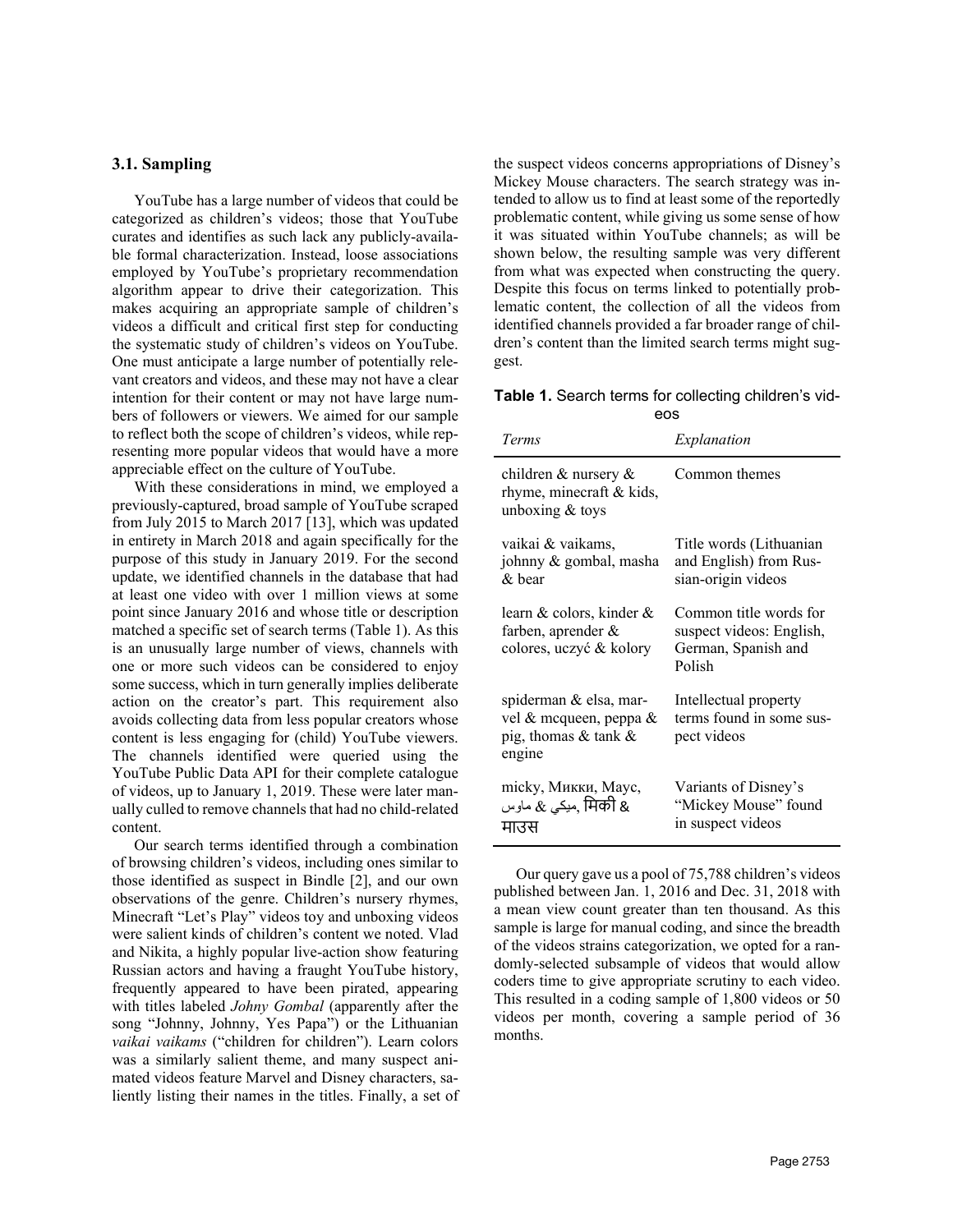### **3.2. Coding**

Formal coding was conducted on the remaining 30 videos per month (1080 total) in the full sample. These were divided up among observers so that all videos would be coded by at least two observers, any two observers from the four would be paired with each other for some set of videos, and a substantial subset would coded by all four in common. This assignment was arranged using a month-wise coin-flipping process, resulting in the two months January and July being coded by all four observers. All four observers held weekly meetings to clarify definitions of tags, anomalous videos, and other questions arising during coding. To develop the coding categories, we used a training set of 20 videos per month that were randomly selected from our coding sample. In this exploratory period, observers iteratively assigned free-form tags describing the content of each video in the same set and discussed in conference observations on each video until a consensus was reached about the major characteristics to be noted. While this method entailed a growing number of codes from iteration to iteration requiring disambiguation and in some cases culling, it also allowed us to adapt our coding system to fit the varied and complex range of children's videos we found.

Our ultimate set of codes was divided into five main categories: activity type, production method, language, actors, and subject matter. These categories for the coding were separated from each other using color in the coding interface to help ensure that each category of code was applied when appropriate (see Figure 1). Multiple codes from each category were permitted if a video had any elements appropriate to them. This allowed for hybrid categories of videos to be coded (e.g. those assembled from both animated and live-action elements). When necessary, no codes from a given category might also be assigned, e.g., as sometimes happened with the actor and subject categories if there were no particular actors or subjects present. The interface also allowed for the entry of new, free-form codes to describe previously unencountered elements just in case they might need to be elevated to a regular code, or for later retrieval of specific videos. Observers otherwise made every effort to assign only pre-established codes during the formal coding stage. Some content still defied consistent coding due to the sheer variety present in our sample and the different ways such content could be interpreted by an individual viewer.

Video Info Jack Jack And The BIGGEST Gummy Hotdog Ever!! Incredibles 2 Fun With Ckn Toys

|             |           |                |            |            | vlog       |
|-------------|-----------|----------------|------------|------------|------------|
| unboxing    | letsplay  | toyplay        | skit       | Irncolor   | obstacle   |
| sing        | story     | review         | topn       | quide      | drawing    |
| othera      | animation | <b>liveact</b> | stopmotion | gameengine | english    |
| russian     | spanish   | portuguese     | french     | german     | chinese    |
| japanese    | malav     | korean         | turkish    | arabic     | other      |
| <b>none</b> | accruss   | accother       | chands     | ahands     | family     |
| child       | teen      | adult          | animal     | other      | vfamily    |
| vchid       | vteen     | vadult         | vsynth     | minecraft  | disney     |
| pixar       | marvel    | dc             | mcqueen    | thomas     | peppa      |
| masha       | pawpatrol | powerpuff      | lego       | trnsformer | tmnt       |
| pokemon     | kinderegg | sime           | barbie     | fortnite   | mlpony     |
| minions     | pinkfong  | teentitans     | angrybirds | dreamworks | shopkins   |
| challenge   | vehicle   | unavailable    | borderline | outofscope | Code Video |

**Figure 1.** Video coding interface used for this research project, showing the codes used and their categories: activity type (pink), production method (orange), language (yellow), actors (green) and subjects (blue).

# **4. Analysis Method**

Analysis of the coding data must accomplish two things: it must correct for discrepancies across observers, and it must express the relationships found among the codes in a way that is interpretable in terms of genre variation. To accomplish this, we employed Principal Components Analysis of an incidence matrix of observers, codes and videos, followed by two separate cluster analyses on the principal components for codes and videos respectively, using Gaussian Mixture Models. This allows us to address both analytical needs in a principled and unified way.

Our coding resulted in 175 distinct codes applied to one video or another, and hence a total of 700 different potential observer-code combinations to consider. Because the size of the code set and the number of observers, traditional inter-coder reliability tools such as Krippendorff's alpha [25, 26] are unusable. We opt instead for a two-stage approach of culling and cluster analysis based on the correlations of code use across observers. Hence, our first task was to cull codes from the complete set that were unlikely to behave consistently across observers, such as any code used only once, or used by a single observer.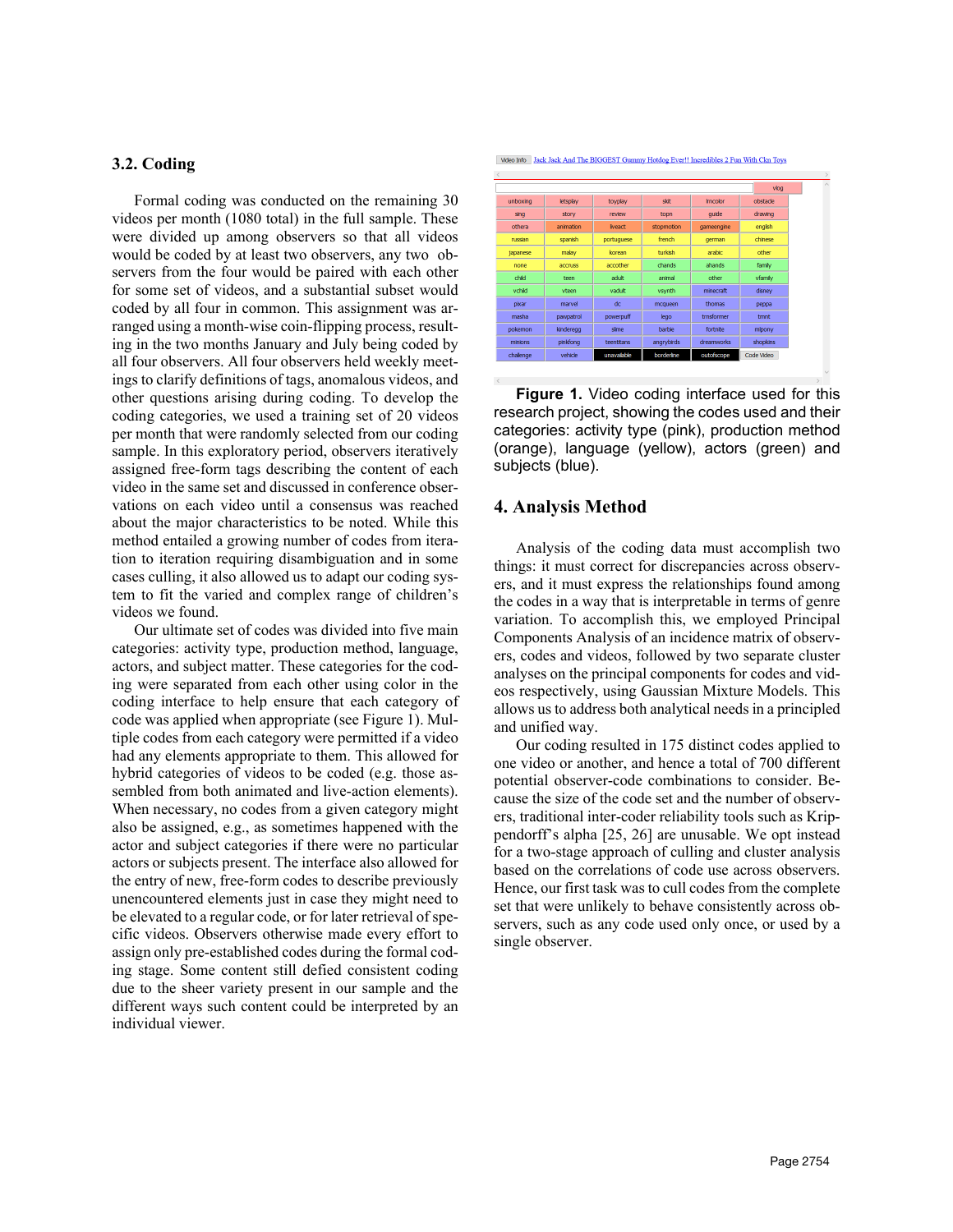For this, we constructed the 175 code  $\times$  4 observer matrix and subjected it to PCA<sup>[1](#page-4-0)</sup>, yielding a one-component solution accounting for 92.2% of the variance, meaning the four observers shared some overall level of use of some set of codes, which turned out to be those with a PC 1 score less than zero. The remaining codes were replaced with a single code 'xotherx', so they could still be included in the analysis in case they provided any useful information, i.e. if two or more observers agreed that some additional code was needed for some set of videos but did not happen to agree on the label. Only 277 code instances out of the total 10,303 observations were replaced, leaving a set of 66 codes used by at least two observers each.

To address inter-observer coding variation and identify code co-occurrence in the videos, we constructed the full 1080 video  $\times$  259 observer-code incidence matrix. Of these, 180 represented videos coded in common by all four observers; this sub-matrix was submitted to (q-mode) PCA, to provide the basis space for distribution of videos and codes. A four-component solution accounting for 19.0% of the variation in the sub-matrix was chosen; the remaining PCs from 5 onward showed spherical structure and were not interpretively useful [27]. We then computed factor scores for the full set of 1080 videos, treating the 900 videos coded by only two observers as having missing data from the other two coders. The rotation matrix of the PCA and the scores matrices were used for cluster analysis of the observercode combinations and videos, respectively.

We performed a cluster analysis for gaussian mixture models using the R [28] package mclust [29]. This approach was deemed better than more familiar methods [30] because it permits a variety of model specifications useful for multivariate normal mixtures and offers a principled way to assess the fit and complexity of alternative solutions within a Maximum Likelihood framework [31, 32, 33]. For the observer-code cluster analysis, we permitted solutions with anywhere from 1 to 20 components, with the full suite of cluster shape-volumeorientation (complexity) options available in mclust [29]. The optimal cluster analysis for observer-code combinations had six components with equal volume and variable shape and orientation. Observer-code clusters were interpreted by inspecting their memberships; when all four observers' use of a given code was assigned to the same cluster, we considered it to reliably characterize the cluster for interpretation. Since clusters are multivariate gaussians, some consideration must be

given to the variance of the cluster in terms of how it should be interpreted.

For videos, we first identified an optimal clustering based on the PC scores of the in-common set of videos. This resulted in a five-cluster equal-volume, equalshape, variable orientation solution. We then sought a cluster solution for the whole set of 1080 videos that matched these characteristics. This was done so as to avoid over-fitting the video cluster model to groups of videos coded by only two observers, and expecting that the centers, shape and orientation of the new clusters would match those of the in-common subset. We then listed each of the videos belonging to a cluster in order of its distance from the cluster center as active links in a web page, permitting their re-inspection for interpretation, treating those closest to the centers as "archetypes." Comparison across the two cluster analyses permitted matching codes with corresponding videos. Finally, variation across the different video clusters and their relative overlap were interpreted in terms of potential genre hybridization and evolution.

## **5. Cluster Analyses**

The observer-code clusters resulted in the code clusters represented in Table 2; Figure 2 presents PC plots on PCs 1 & 3 (left panels) and 2 & 4 (right panels) of the cluster classifications for both codes (top panels) and videos (bottom panels). This arrangement allows the different clusters to appear more separated and readable (95% confidence interval ellipses enclose the centers of each cluster in the plots). In addition, where the observer-code and video clusters correspond closely, they are drawn in the same colors, and distinct colors are used where they do not. In this way, by scanning between top and bottom panels, one can match code clusters that contribute to the clusters of videos.

#### **6. Interpretation**

Interpreting the results requires understanding both the video and coder sets of clusters. These map roughly to each other, but show a few important differences. A characterization of each follows, using V to refer to video clusters and C to refer to coder clusters.

<span id="page-4-0"></span><sup>&</sup>lt;sup>1</sup> Using a  $ln(x+1)$  transform, to scale large values and address zero values, and with column-wise centering and scaling.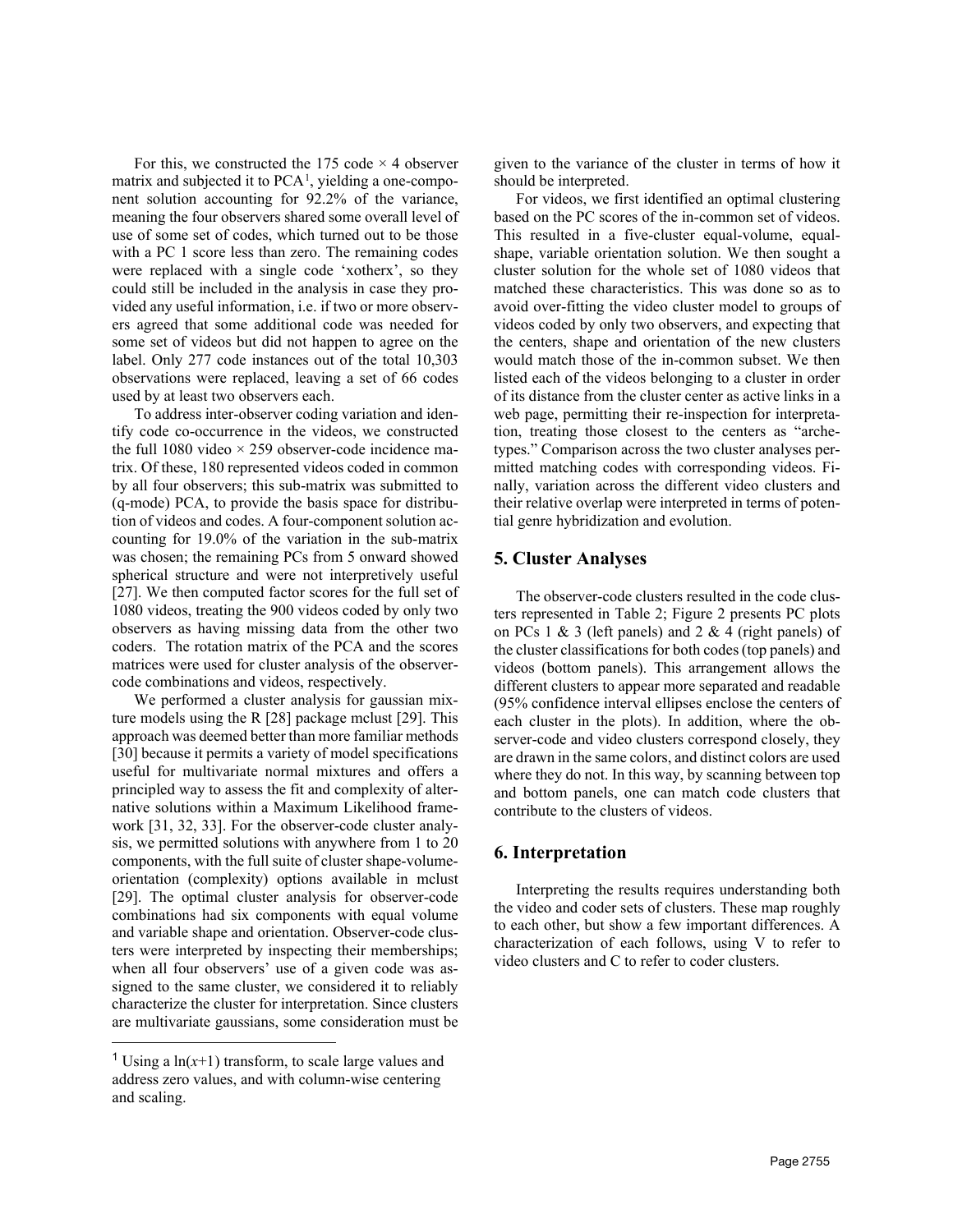

**Figure 2.** Cluster graphs. Video clusters on bottom. Coder clusters on top. PCs 1 & 3 left. PCs 2 & 4 right.

## **6.1 Video Clusters**

The videos form five highly distinct clusters; these are plotted on PCs 1 & 3 (left panels of Figure 2) and PCs  $2 \& 4$  (right panels), as these present the clusters with the maximum clarity, though all combinations are broadly interpretable.

**V1** (blue) is comprised of live-action videos focusing specifically on the toys as the primary object. Shots are predominantly close-ups of toys, where human hands are usually visible, but no other features of the content creator are seen. Multiple styles are present within this cluster, but hands playing with toys are ubiquitous and definitional. Adult hands are more frequent in this cluster than that of children's hands. This cluster includes adults or children playing with toys with or without a connecting narrative, unboxing toys from their packaging, opening Kinderegg-like objects containing toys, and drawing videos focusing on content like fire trucks or cartoon characters. As the toys are the primary focus of these videos, branded products are regularly seen. Aside from generic toy vehicles, the toys in these videos are typically easily identifiable by brand, and in

the case of the unboxing videos, the packaging makes brand identification highly visible.

Language-elements are optional in this cluster, as the emphasis on the toys themselves allows for a purely visual style of video, though it might contain various noises and grunts from the creator. The title and video description will contain one or more languages, but lacking a definite language might broaden the appeal of the video to larger markets. The absence of language fits well into the toy play, toy unboxing, and drawing videos in this cluster, as the close focus shifts emphasis away from the content creator. Content creators in this cluster have a reduced need to project a clear personality in their videos, and are either performing model work by displaying toys or are acting as the toys themselves rather than present a consistent personality to the channel.

**V2** (red) consists of animated video content, often of shorts and songs, or alternatively a compilation of many different shorts and songs, on occasions exceeding an hour in length. Alongside shorts and songs, hybridity is even more common, as characters often shift from spoken narrative to songs and vice versa. The content of these videos covers a spectrum between education and entertainment, with comedic entertainment being far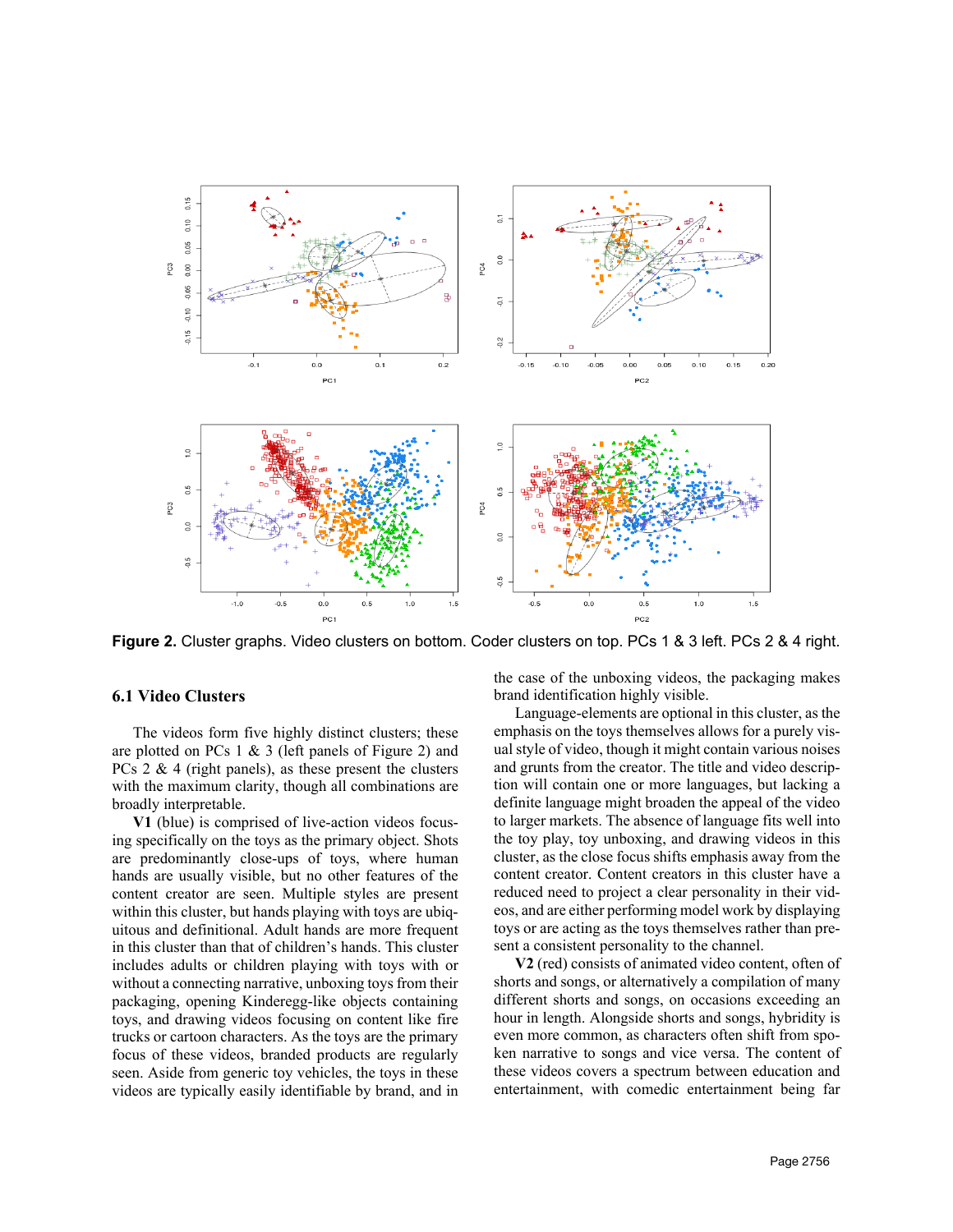more common, though videos attempting to teach numbers, objects, and social norms also occur.

Both 2D and 3D animation are quite common in **V2**, along with some stop-motion videos, which are otherwise more similar to the videos in **V1** than the rest of the cluster, and display a similar prevalence of branding. The 2D and 3D video shorts and songs in **V2** rarely display obvious brands unless those brands are directly affiliated with the channel (e.g., the official Barbie channel).

**V2** also contains formulaic animated features like the "learn color" and "missing head" pieces as mentioned in the introduction section. Such videos often have brands attached to them like Marvel and Disney characters, though this is more common of 2D videos. 3D videos usually use unbranded and likely free animation software assets. Despite these types of videos partially motivating this study and being subjectively prominent in the coding process, they did not appear to profoundly influence the clustering, and are in the periphery of **V2**.

**V3** ("green") is very similar to **V1**, speaking to the overlap between these in the video cluster plots of Figure 2. However, instead of disembodied hands holding the central object of toys, children and adults are the central focus, albeit still playing with toys. This is the defining difference between **V1** and **V3**. Toy play and unboxing are still common features in this cluster, with branded toys as regularly mentioned objects. Not only are children more common as actors in these videos, the personalities of the adults and children playing with and opening these toys are far more central to their appeal, and the content creators in the videos speak directly to the audience more frequently than in **V1**.

Another difference from **V1** is the presence of videos focused directly on actors performing a skit rather than strict focus on toys. Branded toys and other objects are still common within these skits, but the narrative between the actors is given greater priority. Minor animation flourishes and editing sound effects are common in these skits, and some of them are quite elaborate and heavily scripted, and are rarely something that children are likely to have much involvement in planning beyond their acting roles. In addition to these more formal skits, more improvisational content also exists in this cluster, though this blurs into **V5**. This content is otherwise similar to the live-action skits, but is filmed in a style closer to a vlog with a phone camera and purports to show more authentic and unscripted content such as family trips, celebrations, and shopping, though some activities are more complex, such as watching some children delight in their home being filled with sponge cubes and jumping around in them.

**V4** (lilac) is quite separate from the rest of the clusters and is composed of Let's Play videos (videos showing someone playing through a video game with audio commentary and optional video feed of their face). Though these videos are intended for younger audiences than the average Let's Play on YouTube, aside from avoiding mature language and focusing on more childfriendly games, they are otherwise very similar to conventional Let's Plays. Both the content creator's personality and the game in question have considerable impact on the style and content of the video. The most common video game shown in this cluster is Minecraft, with great variety in the type of videos. Some are of more conventional playthroughs, while others introduce their own narrative elements to the Let's Play. The ability for the content creator to express their own style of video seems important to the choices of games that ended up in this group, and so creative and building oriented games like Minecraft and Roblox are common.

In addition to more freeform games, there were also a fair number of mobile game playthroughs in this cluster. These games are ones explicitly intended for children, and approach the styles of animation seen in **V2**. They lack the content creator personality elements of the Minecraft Let's Plays, often playing through a game in a fashion that simply replicates an animation, albeit an animation with mobile UI elements. **V5** (orange) is the category of last resort in this analysis. The unavailable videos and those that were deemed not applicable to our analysis ended up here. Additionally, videos that did not easily fit into the other categories ended up here, so some videos that blur animation and live-action are in **V5**. Additionally, **V5** blurs with **V3** where the topic of vlogs is concerned. Videos in **V3** might have been filmed like a vlog, but a formal, sitting vlog where a content creator simply talks to the camera and there are no other skit-like elements appear in **V5**.

## **6.2 Code Clusters**

The code clusters generally replicate the results of the video clusters and will not be discussed in great detail except where they differ. **V1**≈**C1**, **V2**≈**C3**, **V4**≈**C6**, and **V5**~**C5**. The colors between the coder and video clusters have been kept consistent for clarity where possible. **V3** ("green") does not have a clear analogue, so the code cluster uses different colors: violet (**C2**) and light green (**C4**) to represent these noncorresponding clusters.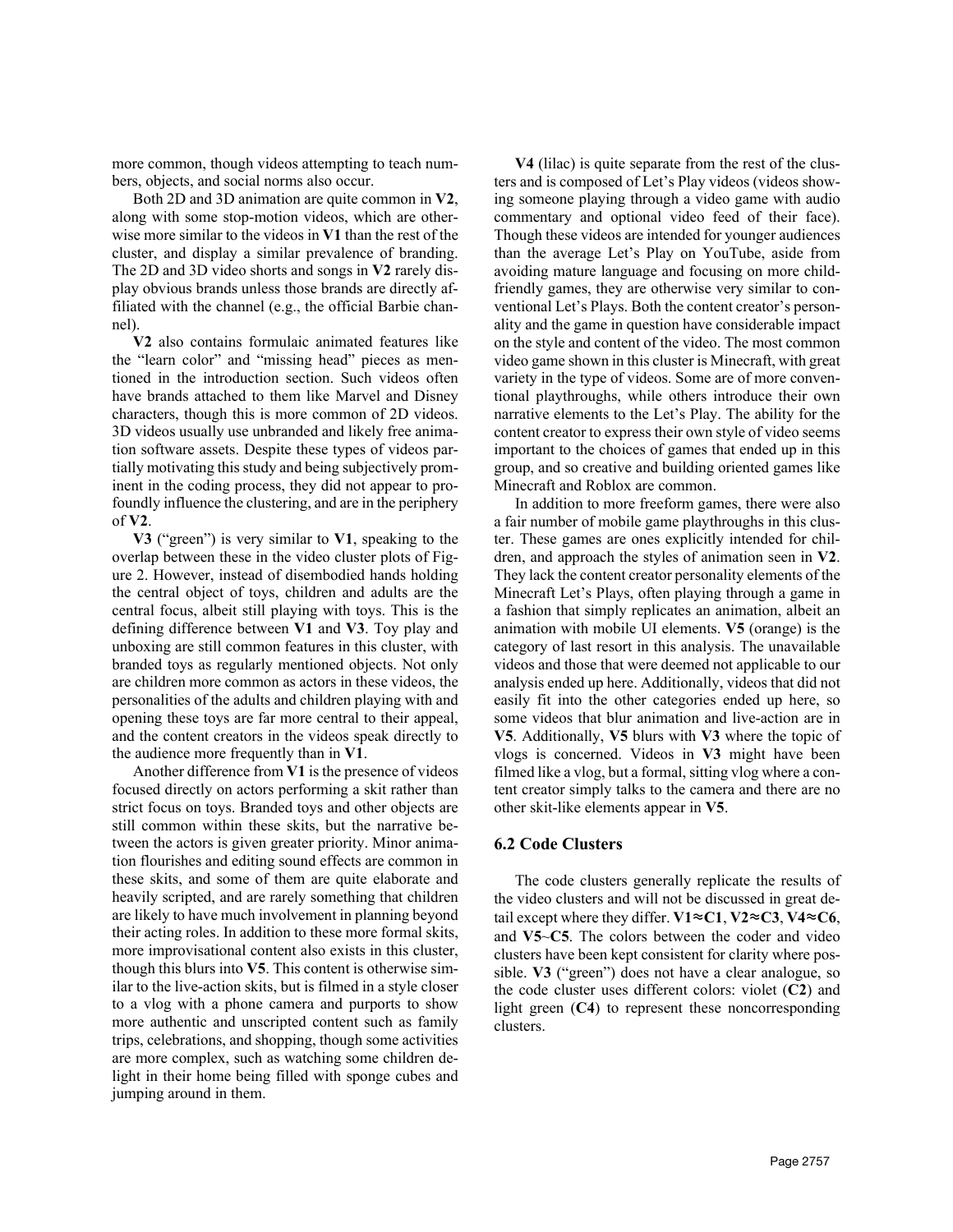| $C1$ (blue)                                                                            | C4 (light green) C5 (orange)                                                         |                                                                                               |
|----------------------------------------------------------------------------------------|--------------------------------------------------------------------------------------|-----------------------------------------------------------------------------------------------|
| unboxing<br>drawing<br>adult hands<br>Peppa Pig<br>Shopkins<br>C <sub>2</sub> (violet) | learn colors<br>stop motion<br>French<br>German<br>Spanish<br>Turkish<br>child voice | vlog<br>other activity<br>adult actor<br>teen actor<br>animal<br>child actor<br>family actors |
| toy play<br>live action<br>unavailable                                                 | Barbie<br>Disney<br>Lego<br>Marvel                                                   | Teen Titans<br>borderline<br>out-of-scope                                                     |
| $C3$ (red)                                                                             | Masha<br>McQueen                                                                     | C6 (lilac)                                                                                    |
| sing<br>story<br>animation<br>English<br>adult voice                                   | <b>Minions</b><br>My Little Pony<br>Thomas<br>vehicle<br>xotherx                     | game engine<br>let's play<br>Minecraft<br>Pokemon                                             |

**Table 2.** Code cluster code lists

Fortunately, the logic of these cluster correspondences remains comprehensible, especially cross-referencing Table 2 with Figure 2. **C1** (blue) shows the same focus on hands drawing and unboxing toys, with emphasis on certain brands that frequently were unboxed. **C2**  (violet) contains the toy play and live-action terms which in the video clusters were split between **V1** and **V3**, but here are broken out into their own cluster. **C3**  (red) contains the animated songs and stories comparable to **V2**.

**C4** (light green) contains many brand codes and has no corresponding video cluster. As brands were present in both **V1** and **V3**, there is logic to the code cluster breaking them into a distinct cluster which overlaps with the others. **C5** (orange) is a similar category of last resort to **V5**, though it could also be described as a blend with **V3**, as it contains the terms for video with fully visible children, adults, and families, like in the live-action skits of **V3**. **C6** (lilac) is the Let's Play cluster, and like in the video cluster, it remains separate from the rest of the clusters.

#### **7. Discussion**

The cluster analysis above shows the children's videos to be grouped in several broad genres, and characterizes some of the major genre categories. However,

there is also hybridization between genres, and the grouping of certain video types within clusters helps to indicate areas of overlap. Toy play and unboxing seem to have a similar orientation: vicarious playing with toys connected with unboxing new toys.

The entertainment central to both types of toy oriented videos is premised on vicarious experience of escapist fantasies. The key difference found in our clusters is of two different fantasies: the fantasy of possessing a toy and the fantasy of living within an idealized family. Both of these fantasies have antecedents in children's television content, but are amplified on YouTube. The videos focusing centrally on toys are not dissimilar to toy commercials, although of far greater duration and lacking obvious commercial artifice. Similarly, the fantasy family videos are somewhat similar to live-action television shows of children, but with far greater apparent authenticity. These fantasy families also convey a fantasy of wealth, privilege, and parental love from the abundant toys and attention provided to the children in these videos, despite the regular labor that must go into their production.

While previous work on children's unboxing videos has argued that "children's mimetic and imitative play intensifies when brought into contact with virtual spaces" [17], this is largely only possible for toy fantasies and not for parental fantasies. While most toys featured in unboxing videos can be purchased with relative ease, changing the dynamics of one's home and family to align with a fantasized version viewed on YouTube is much more difficult or impossible. Additionally, while it has been suggested that children's videos feature loving families in order to alleviate concerns of child exploitation [17], the image of the loving family is also for the benefit of the child-viewer. This is especially true if parents play a more limited role in curating their child's time on YouTube.

Since adults often act as gatekeepers for children's access to the devices required to view these videos [15], it should be noted that several video features may serve as markers for adults to indicate content appropriate for their children. In addition to authenticity [17], one such feature is the abundance of characters from shows and movies familiar to adults. Another feature, perhaps even more important, is pseudo-educational components to these videos. Such content is mostly learn color videos (or other subjects such as numbers or animals) and singalong videos centered on moral or safety lessons. In both cases, the educational aspects are more likely to grab the attention of a child's guardian rather than the intended viewer and serve to legitimate the video in the eyes of the guardian.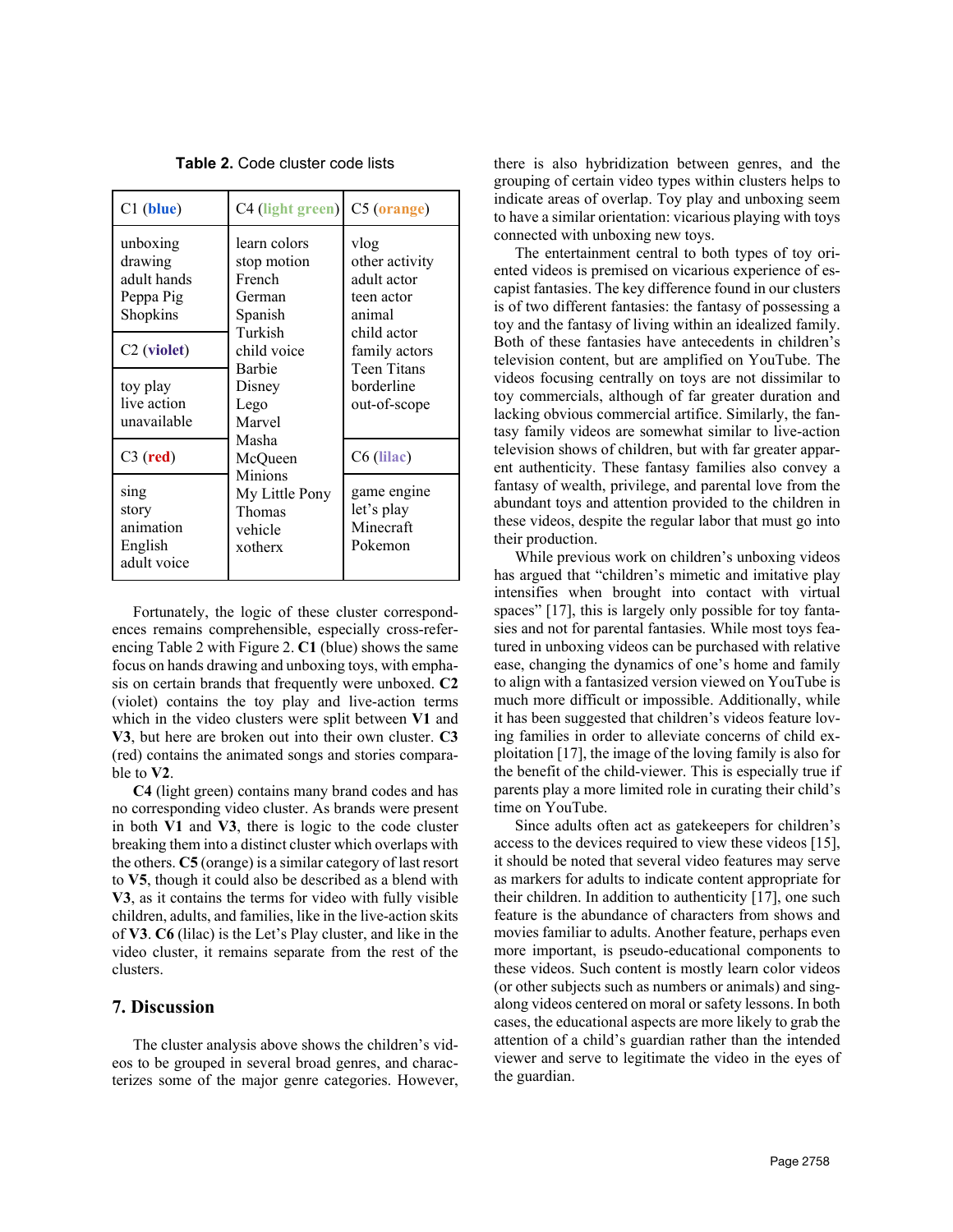Unboxing and toy play videos, like other genres, follow a standardized script. Both genres are defined by the presence of toy objects, and as mentioned above, the unboxing genre also anticipates later toy play. Given this online-offline relationship, it is reasonable to inquire as to how the two genres can affect later play offline. As previous scholarship has noted, toy play is fundamentally different from game-play, and the main differentiation is the greater agency afforded in establishing the rules of play [24]. Utilizing this interpretive framework, toy play content on YouTube often amounts to scripts that convey "correct" ways to engage with a given toy. As a result, the ability for a child to gain the benefits of play is severely infringed upon by these videos' own interpretation of the toy. This reduced agency means that the mode of play is shifted increasingly towards game-play or imitative play [24].

Excessively scripted toy play also sets goals within these videos but that are not inherent to these items. By providing specific goals for play, beyond anything an advertisement could convey, toy play videos function increasingly like Let's Play videos featuring video game play with its in-game goals. As with Let's Play videos, by submitting oneself to another person's script and goals, the child is on the one hand able to participate in a communal act of play, and at the same time forfeiting the opportunity to act as a demiurge in relation to the play-object. Furthermore, if conventional gender roles are exhibited in tightly scripted videos, these forms of play may likewise constrains the possibilities of play for children to adhere to gender constrained and heteronormative roles. However, these questions require additional investigation.

By shifting the source of variability and the nature of the affected toy play increasingly towards game-play or imitative play, the room for children's imagination is decreased in one of the premier arenas for developmental experimentation and creative thinking. The developmental implications of this trend need to be examined further, but the toy play genre may well be an instance where YouTube's profit motive has produced negative externalities that have escaped public scrutiny to date.

While these videos follow established scripts within the genre, there are also certain forms of variety and blurring with other genres. While some literature on the dynamics of mimesis among children's YouTube videos has argued that competition for viewership requires differentiation [17], the innovation we have observed is largely limited to different ways of merging existing scripts. The live-action family outing videos blur with the styles of adult vlogs (which were treated as out-ofscope for this study), a trait most obvious in the code clusters, but one still present in the video clusters. This

hybridity serves multiple possible functions: providing variety to both content creator and the audience, incorporating other genre traits that might be recognized and appreciated as audience's tastes change, and chasing the desires of YouTube's algorithms. In particular, the potentially transformative role of recommendation algorithms calls into question the notion that content creators must strive to stridently differentiate themselves as in other markets. While differentiation is indeed important in other markets, YouTube's recommendation algorithm, by promoting content similar to previously viewed content, likely changes the dynamics of attracting viewership on their platform. While the viewer may ultimately still gravitate towards novel content, YouTube's recommendation algorithm serves as a gatekeeper before parental or viewer preferences can kick in.

# **8. Conclusions**

Although children's content faces many of the same concerns regarding the misuse of copyrighted properties as the rest of YouTube, our cluster analysis shows that the use of branded materials appears most frequently in contexts (toy play and unboxing clusters) where showing branded toys is not generally regarded as a copyright violation that would elicit concern. As for other types of content that concern the public, we did not find very many truly upsetting videos in our sample, in spite of attempting to direct sampling toward Elsagate-styled content.

Qualitatively, we have noticed patterns where video creators posting potentially questionable materials (e.g., Vlad and Nikita live-action skits under copyright dispute) are subsequently removed by YouTube, sometimes in a matter of weeks. Our sample contained 161 links to similar videos that had been removed from YouTube since their publication less than three years ago, which throws into relief the ways that we are attempting to study a medium that erases its own past. It may be that any problematic video will have a shorter life online, which makes it difficult for researchers to capture and track with stable links, with remaining videos more likely to be formulaic or adhering to patterns that are "safe" from YouTube's algorithm-directed efforts to purge problematic content.

This study raises several questions about the effect of YouTube genres on child development. The nature of child's play may be impacted by the rigidity of the toy play genre's scripting of play. At the same time, children are exposed to a barrage of seemingly innocuous advertising normally restricted in other spheres. Other questions remain yet to be explored, such as the evolution of